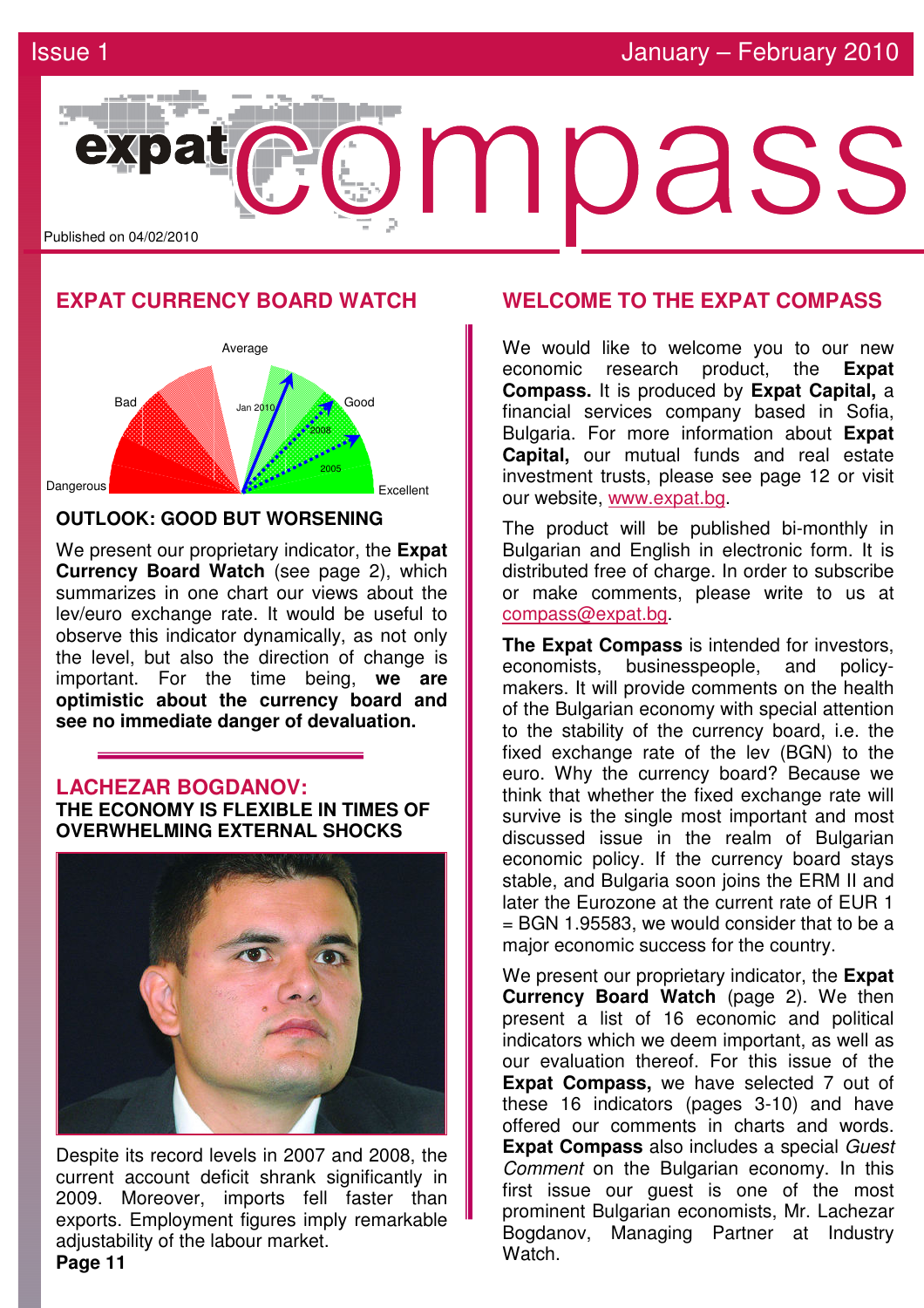# **EXPAT CURRENCY BOARD WATCH**





Over the last year, the only question consistently asked at all economic discussions and business meetings is whether the currency board will hold, i.e. whether the lev exchange rate against the euro is stable. Before we cast any doubts, let us start with our positive conclusion.

### **We are optimistic about the currency board and see no immediate danger of devaluation.**

In the future months and years, we intend to constantly monitor the development of relevant economic indicators in order to assess the health of the currency board and to potentially predict any negative events, should they ever happen.

How to assess the stability of the currency board and to predict any danger of devaluation? We suggest the following check-list of 16 questions and provide our answers:

### **I. Political issues**

- 1. Does the government support the currency board? **++** Yes
- 2. Does the Central Bank support the currency board? **+++** Yes, absolutely
- 3. Do the European institutions (EC, ECB) support Bulgaria in joining the ERM II and the Eurozone? **- -** Not much

### ІІ**. Budget and debt**

- 
- 
- 6. Government debt **+++** Very low
- 7. Foreign liabilities of the private sector **Figure 1** Figure 1 and  $\mathbf{r}$  **--** High
- 

### ІІІ**. Economic cycle related issues**

- 
- 10. Inflation **+++** Low
- 
- 12. Strength of the banking system **+** Good but worsening

### **IV. External balances**

- 13. Current account deficit, trade deficit **--** Very high but falling
- 14. Foreign direct investment **and the set of the set of the set of the High but falling**
- 15. Revenues from international tourism **+** Moderately high, falling
- 16. Foreign exchange reserves **++** High

### Legend: Good Bad

### **ISSUE ISSUE** *ISSUE COMMENTS*

- 
- 
- 
- 4. Budget balance **-** Small deficit, rising
- 5. Budget spending **--** Excessive and rising
	-
	-
- 8. Fiscal reserves **++** High and stable
- 9. GDP growth **--** Recession
	-
- 11. Unemployment **11.** Unemployment
	-
	-
	-
	- -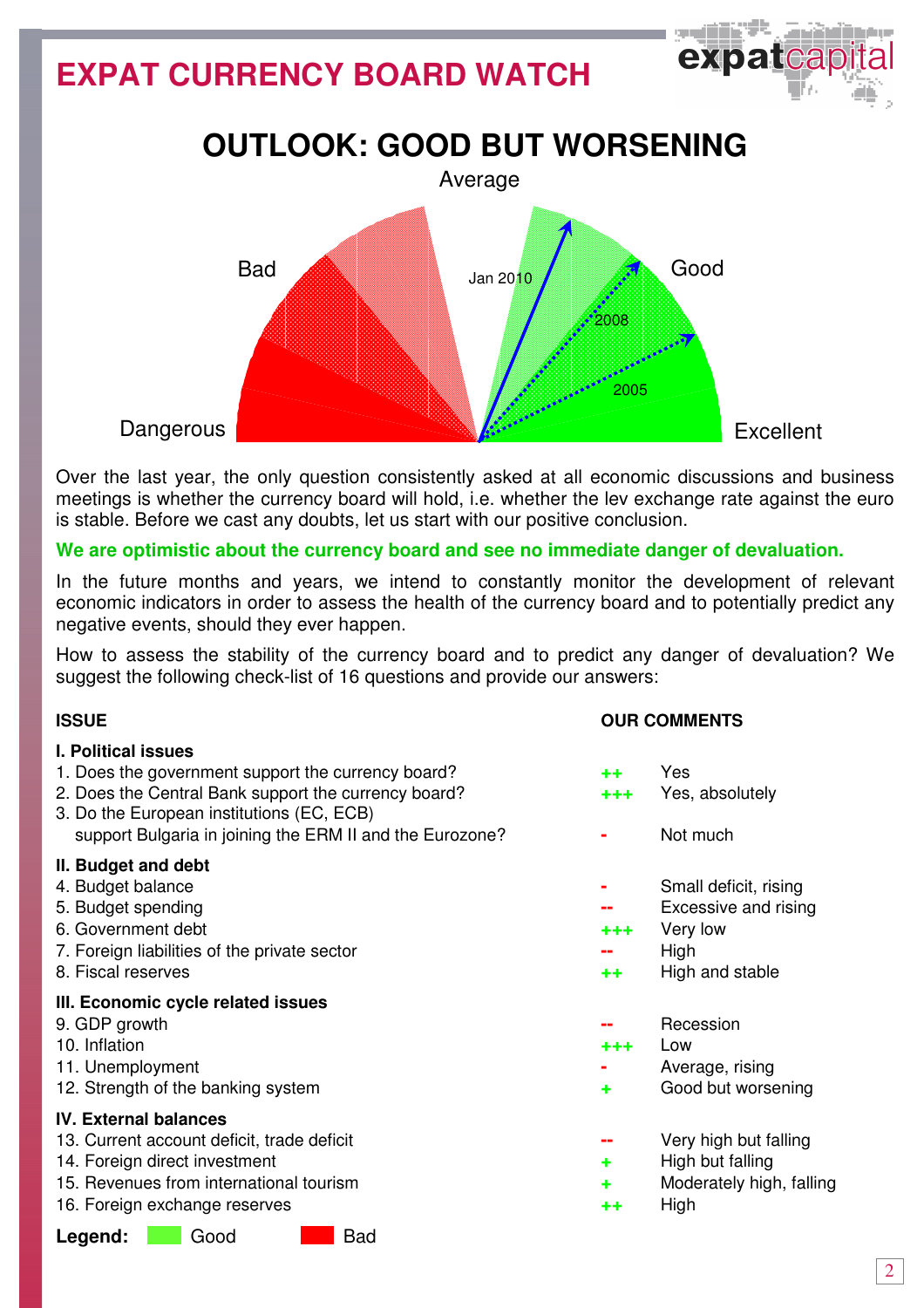# **INDICATORS**



### І**) Budget Surplus/Deficit, % GDP, 2010**



### **III) Government Debt, % GDP, 2010, Year-End**



### **V) Inflation, %, 2010, Year-End**



### ІІ**) Budget Spending, % GDP, 2010**



### І**V) Real GDP Growth, %, 2010**



### **V**І**) Current Account Deficit, % GDP, 2010**



### **VII) Unemployment, %, 2010, Year-End**

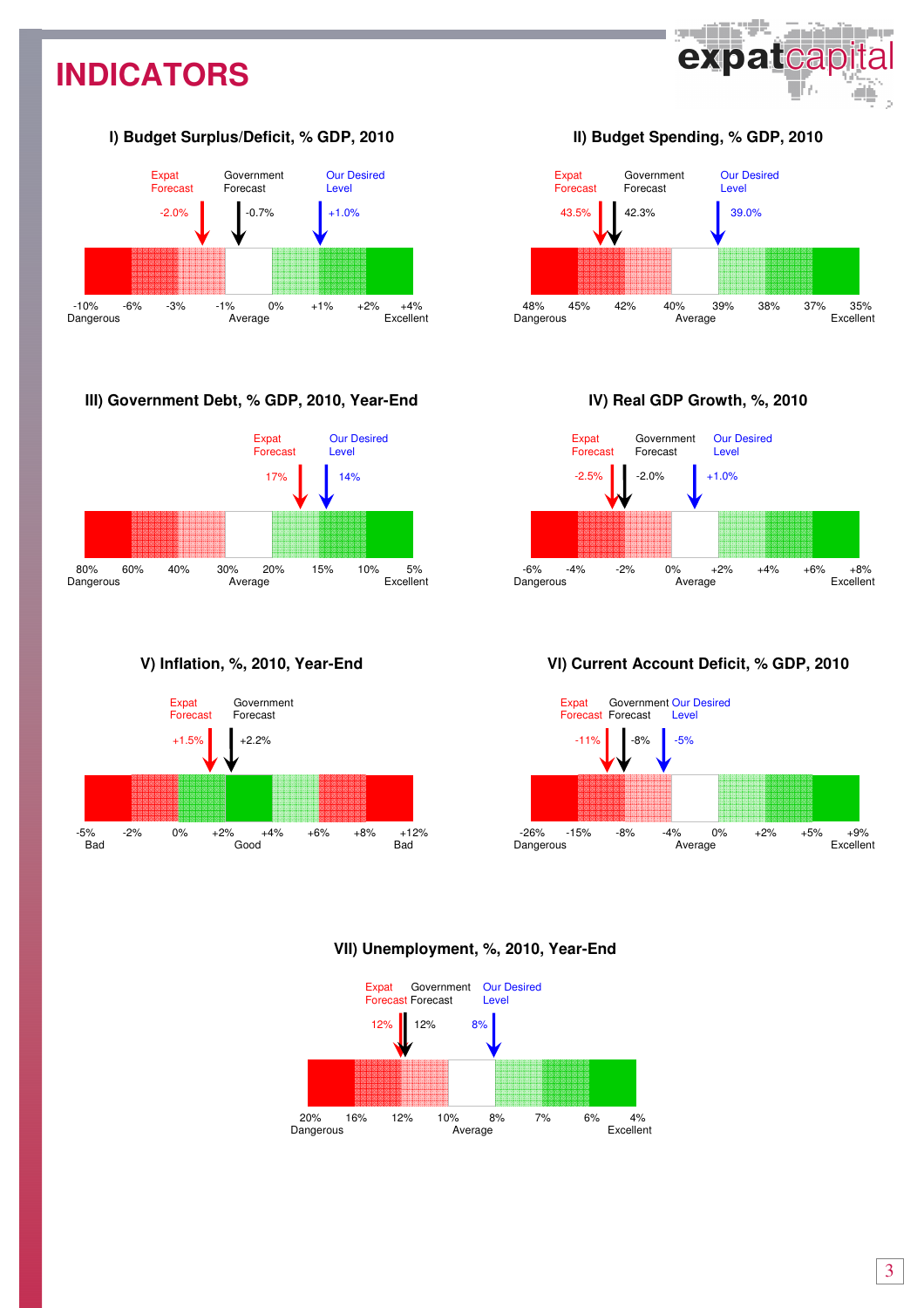

### **I) BUDGET SURPLUS/DEFICIT**



#### **Chart 1. Budget Surplus (+)/Deficit (-), % GDP**

Source: Ministry of Finance, Bulgarian National Bank, Expat Capital

### **The budget: sliding from huge surpluses to deficits**

The news about the budget is mixed, in our view. On the positive side, Bulgaria has achieved the lowest budget deficit in the EU for 2009 – only 0.8% of GDP. If Bulgaria has to be criticized for running a small deficit, what should we say about the rest of Europe? What is more, this deficit of c. BGN 500 mln was accumulated in July alone, just before the new government came to power. Thus, the new reformist finance minister deserves recognition for effectively balancing the budget for Aug-Dec 2009 through successful spending restrictions. The comments that public spending was in a non-thrifty preelection mode between Sept 2008 and July 2009 are justified, we would agree.

On the other hand, critics can say the country could have achieved a bit more. Deeper public sector reforms, including health care and the pension system, are being discussed but have not started yet. The balanced budget rhetoric (which we strongly support) does not resonate with the fact that Bulgaria has turned into a deficit after 6 years of record surpluses. The government has delayed expenses of between BGN 1 and 2 bn – mostly for existing public procurement contracts – thus worsening the severe liquidity crisis in the economy and the increasing inter-company indebtedness. On an accrual basis, i.e. not on an actual cash basis, the true 2009 budget deficit should be 2-3%. Also, the 2009 budget was amended in December to allow for a deficit. The Bulgarian parliament had not amended any budgets for the past 12 years.

We are also disappointed that the 2010 budget envisions a deficit of 0.7% of GDP for the first time since, probably, 2003. Let us remind that Bulgaria has traditionally run high current account deficits which reached dangerous

levels of over 25% of GDP in 2007-08. Thus, budget surpluses seem prudent for a country with a currency board, with high external imbalances, and for a country which defaulted on its foreign debt service in 1990 and experienced high inflation and hyperinflation in 1990-97.

To summarize, Bulgaria's budget deficit situation is better than all EU countries, but is worse than Bulgaria's achievements during the whole period between 1998 and 2008. We are also worried that populist pressures for more spending might make things worse and not better in 2010-13. As the chart shows, we actually expect the deficit to reach 2% in 2010, while our desired level is a surplus of +1% of GDP.

**Diagnosis:** from "dark green" (i.e. positive), we are entering the "red" (i.e. negative) zone **Implications for the currency board:** positive but

worsening

#### **Budget Surplus/Deficit, % GDP, 2010**

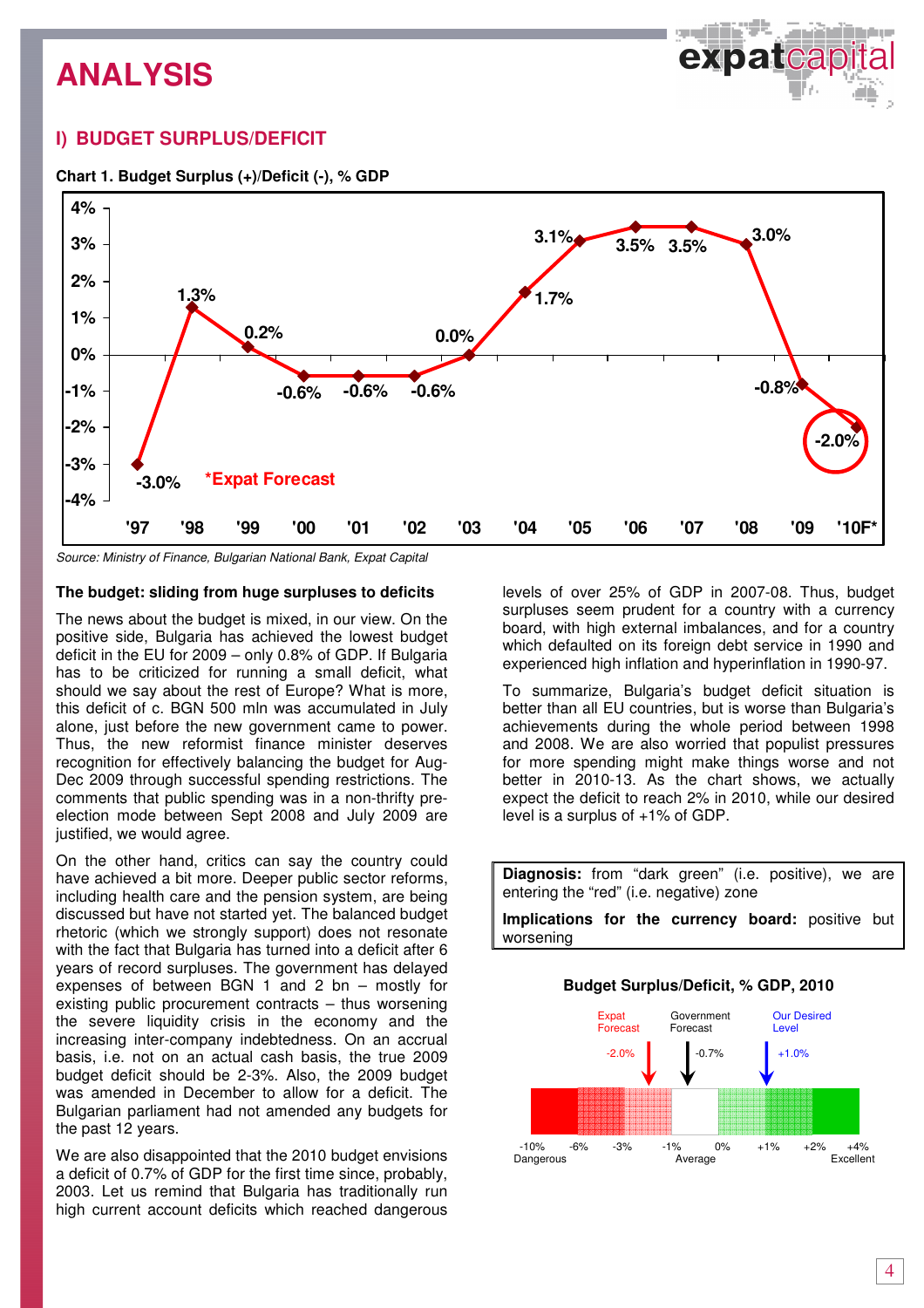expatcap

### **II) BUDGET SPENDING**





Source: Ministry of Finance, Bulgarian National Bank, Expat Capital

#### **Public spending: the 2010 budget is not small but excessively generous, especially to pensioners**

Many observers depict the 2010 budget as small in size. We disagree. In our view, the 2010 budget as % of GDP is too large, by far the largest for the last two decades. Bulgaria used to plan budget expenditures below or around 40% of GDP for many years. Even in 2005-09 Bulgaria spent only 38-40% due to the restrictions enforced by some of the coalition partners in the government. Moving far from its originally declared intentions of keeping public spending within 30-35% of GDP, the present government has increased it to 42.3% for 2010, with promises for additional money for several sectors such as agriculture, health care, and internal affairs. We think spending may get closer to 43.5%, while our recommended level is as low as 39%.

The government has publicly outlined six priority areas in the 2010 budget: the social sector, education, health care, environment, road infrastructure, internal affairs. However, most of these sectors will receive significantly less money than initially planned for 2009. With one notable exception which is not among the priorities: **pensions.** In fact, the Bulgarian pensioners are the only segment of the population which has not suffered from the crisis. In 2007, pensions were as low as 8.3% of GDP. In 2010, they will be over 11.3% – and this does not include any possible mid-year increases (not budgeted, but possible) and year-end bonuses. For 3 years, pension spending has increased by over BGN 2.5 bn, or by 54%, while nominal GDP has only risen by 12%. Our expectation is that the actual pension spending might reach 12% of GDP in 2010, while our recommended level is below 9%. With worsening demographics, a radical pension reform would be necessary, which should include freezing or even reducing pensions and raising the retirement age.

Unless the government wants to raise taxes and social security contributions or run chronic budget deficits. Or, even worse, reduce the pensions in real terms through currency devaluation.

Here is our check-list for desired developments. On all these fronts, our current expectations are not optimistic:

- health care reform, including, inter alia, the closure of a hundred or so hospitals
- changes in the pension model in order to reduce public pension spending as % of GDP
- continuing reforms in education, as well as restructuring of the Academy of Sciences
- additional optimization in the public administration (the number of civil service employees was reduced by 17 thousand in 2005-09, the new government has promised more)
- privatization and concession deals, public-private partnerships, which should help substitute public investment in infrastructure with private funds

**Diagnosis:** from "green" (i.e. positive), we are entering the "red" (i.e. negative) zone

**Implications for the currency board:** average but worsening

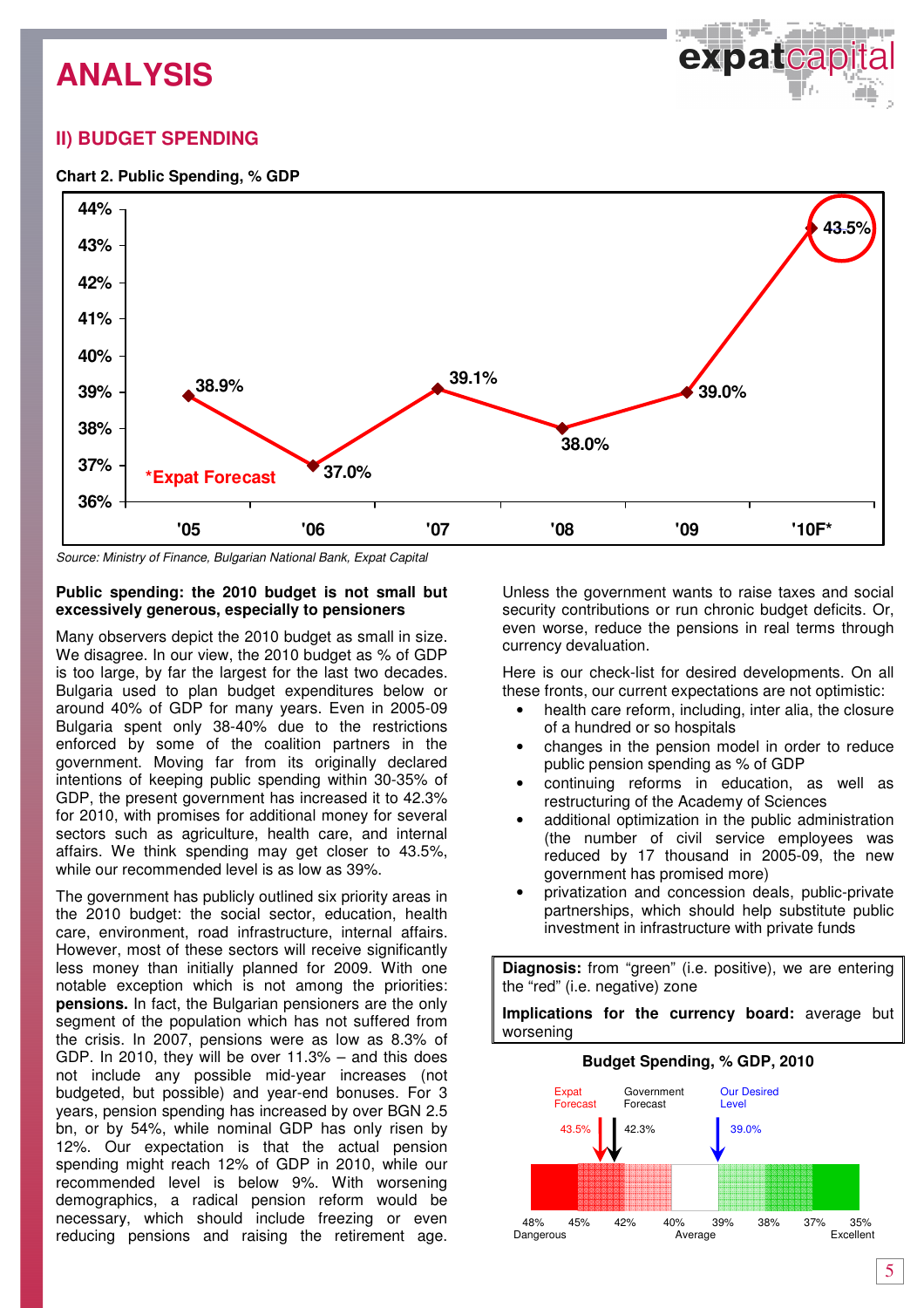ذاتات سب expatcap

### **III) GOVERNMENT DEBT**

### **Chart 3. Public Debt, % GDP, Year-End**



Source: Ministry of Finance, Expat Capital

#### **Bulgaria is a low-public-debt country, but the private sector's foreign liabilities are large**

When we evaluate the indebtedness of a country, we should have in mind where it started from. Bulgaria defaulted on its foreign debt in 1990 and restructured it in 1994. Back then, the government debt was over 130% of GDP. Bulgaria was a very highly indebted country. Or rather, nominal GDP was very low in dollar terms. Through very prudent fiscal policies from 1998 to 2008 and due to the strong GDP growth, the country managed to reduce its indebtedness to below 15% of GDP. Furthermore, the foreign exchange reserves of EUR 12 bn are much larger than the total government debt of EUR 5 bn. Thus, Bulgaria has actually no net public debt, domestic or foreign, i.e. Bulgaria would be able to repay all its public debt with reserves. If this is the case, it would be interesting to think about why the country's credit rating (BBB by S&P) is lower than that of Greece (BBB+) and many other countries with sharply deteriorating public finances and soaring debt levels.

The government's programme says the level of public debt should be kept below 25% of GDP. We would welcome not an increase, but an additional decrease in the indebtedness as a result of running budget surpluses. However, the positive trend has been reversed.

The picture in the **private sector** is quite different. During the economic boom in the last several years, the local companies managed to accumulate large amounts of foreign liabilities comparable to the size of the country's GDP. Some of this debt is to the foreign parent companies, including parent banks. We are afraid there might be many entities experiencing financial distress in 2010-11. We should watch closely the amount of bad loans in the banking system, as well as the number of bankruptcies, especially among large companies.



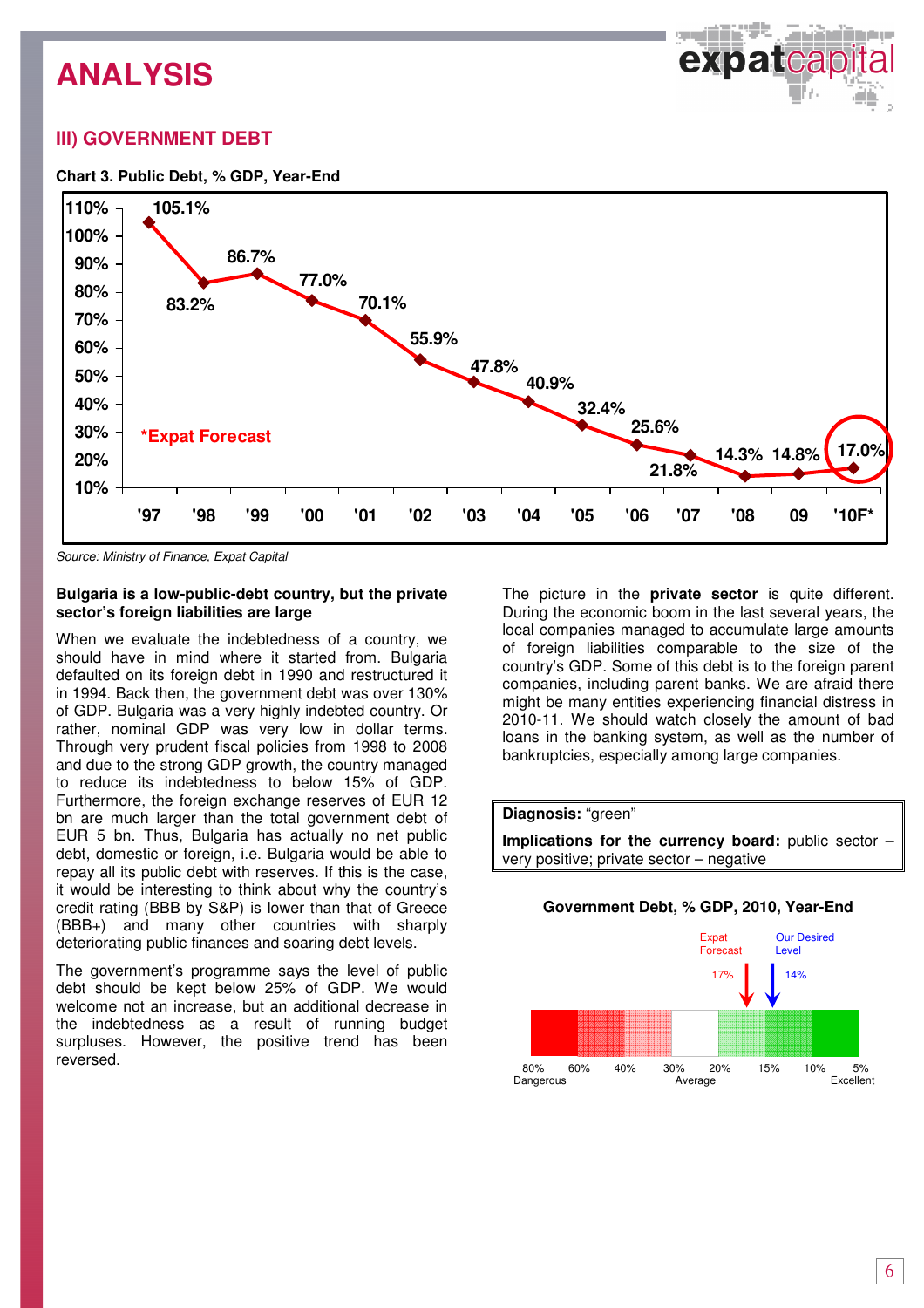# **IV) REAL GDP GROWTH**

### **Chart 4. Real GDP Growth, %**



Source: Bulgarian National Bank, National Statistics Institute, Eurostat, Expat Capital

#### **Will the recession end in 2010? We are not sure**

Similarly to most of the rest of the world, Bulgaria enjoyed 10 years of strong growth which in 2004-08 was above 6%. We can argue that Bulgaria entered the crisis in a better shape than most of the other countries, but it has suffered nevertheless. In 2009, GDP might have contracted by around -5%, the numbers are expected in March 2010. Industrial production has fallen more sharply. The construction and real estate sectors, which were flourishing till the summer of 2008, have been hit the most.

The **banking sector** in Bulgaria entered the crisis in a good shape. No distress situations; the highest capital adequacy ratios in the EU of some 17%; very few nonperforming loans before 2009, although rising strongly since mid-2009. Interest rates have increased sharply with bank BGN deposit rates above 9% per year and credit rates in double digits. This has attracted more deposits to the banks, but the business sector has experienced a credit crunch and high interest expenses. The large and rising inter-company indebtedness and the lack of financing seem to be a major problem for the economy at the moment. The banking sector reported record profits of BGN 1.4 bn in 2008, and another BGN 700 mln in 2009. We hope to see bank profits for the sector as a whole also in 2010, but we are not very optimistic about the level.

No high-profile bankruptcies in the industrial sector so far, except the steel giant Kremikovtsi, but the latter was probably not due to the crisis. The shutdown of Kremikovtsi has additionally hurt the railways and the ports due to the reduced cargo volumes.

When will this recession end? Well, this is the milliondollar question. Our view is that H1 2010 should be worse:

- rising bad loans and massive write-offs at the banks
- bankruptcies of industrial companies and SMEs
- continuing lack of liquidity
- stagnation in the construction sector, and real estate prices falling further
- shaky stock market

The turning point might then happen in H2 2010, as long as the EU has positive growth of at least 1% in 2010.



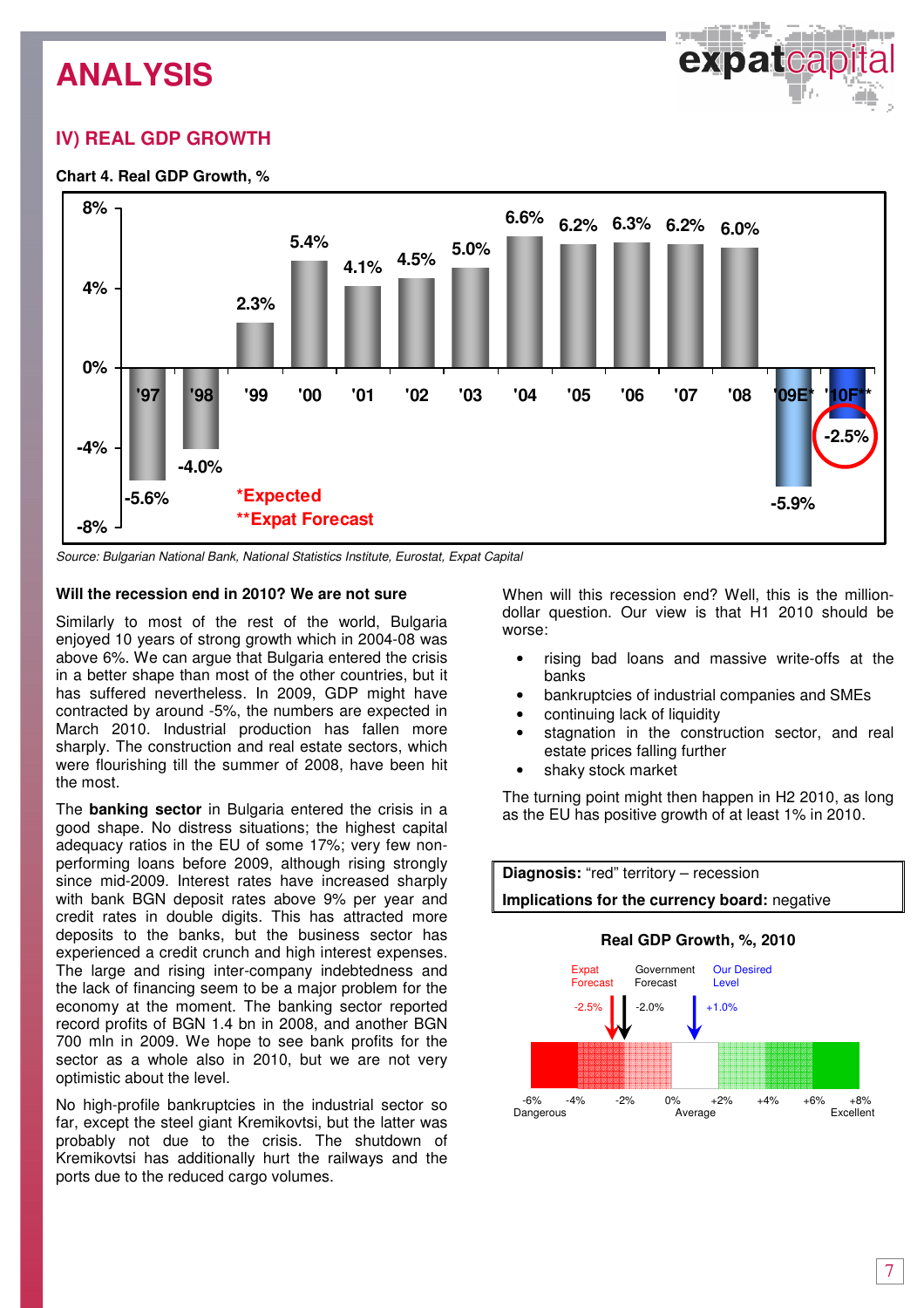# **V) INFLATION**





Source: National Statistics Institute, Eurostat, Expat Capital

#### **Inflation is not currently a problem, but asset deflation is detrimental**

The inflation diagramme (bottom right) is the only one where there is no clear green-to-red, i.e. good-to-bad scale. With a currency board and the 2009 inflation just above zero, which is good and which is bad? Doubledigit inflation is obviously bad for the currency due to the resulting loss of price competitiveness. However, we believe that the sharp deflation of real estate and stock prices is also very detrimental for the economy due to the large evapouration of wealth and to the worsening business sentiment.

According to anecdotal evidence, **real estate prices** have fallen at least by a third. However, numerous flats, vacation and commercial developments are now completely unsellable and illiquid. The real estate market has largely stalled. Since many bank loans are secured by real estate, this should create major problems for the banks in 2010.

The **stock market** reached its historic peak in late 2007 after rising over 27 times in euro terms, or over 40 times in dollar terms, for 6 years. A year later, it lost over 85% of its value, and has risen by over 65% since then. The super bullish sentiment of 2001-07 will hardly come back soon. The factors to watch in 2010 are corporate earnings, real estate prices, and non-performing loans.

We can argue that Bulgaria's economic policy was proinflational in 2006-08. Today, inflation does not pose a problem. The government expects 2010 inflation of +2.2%. We are more conservative at +1.5%, because we are less optimistic about the recovery.



Bad Good Bad

8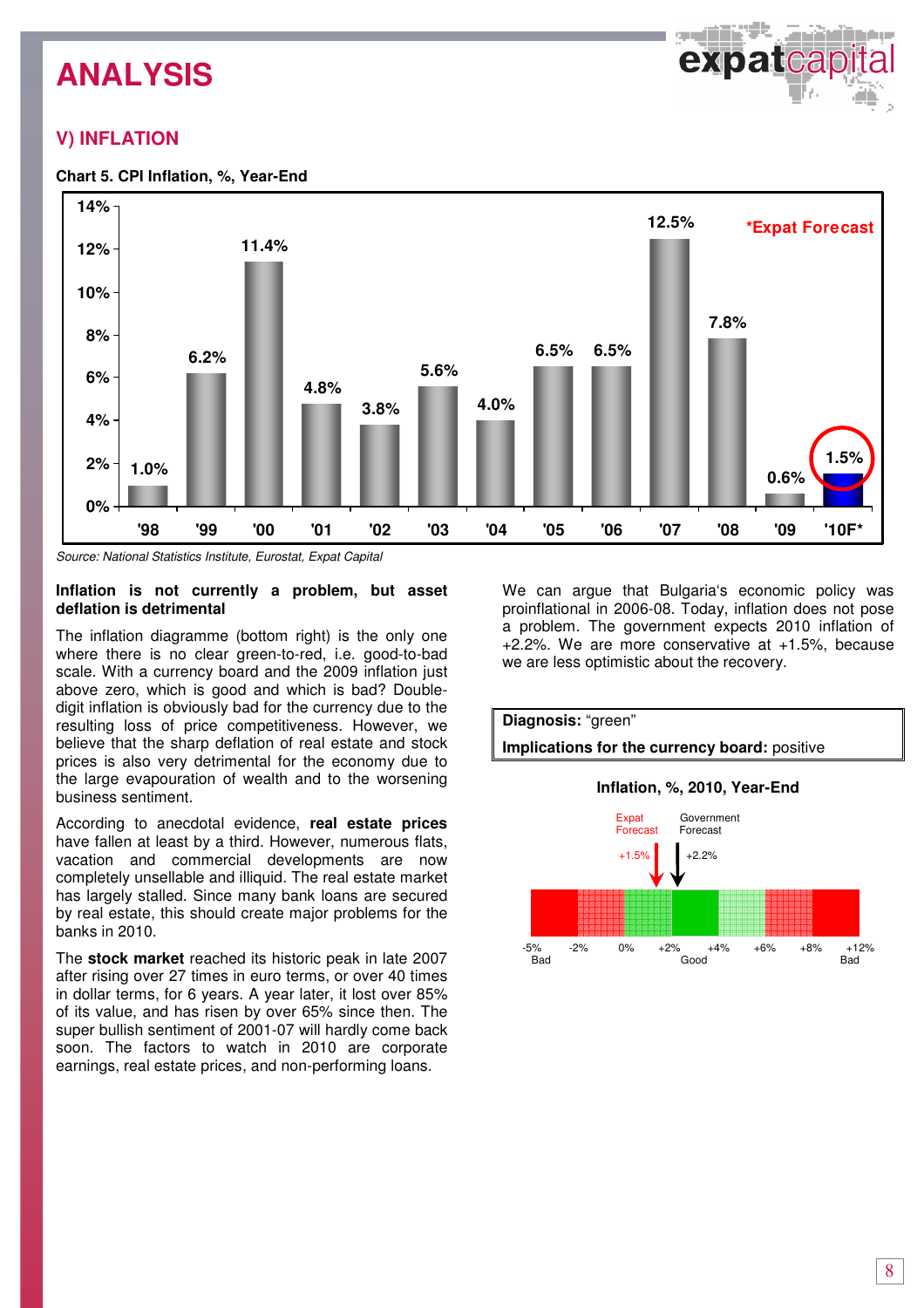# **VI) CURRENT ACCOUNT DEFICIT**

### **Chart 6. Current Account Deficit, % GDP**



Source: Bulgarian National Bank, Expat Capital

### **The current account deficit has improved strongly, but is still dangerously high**

Asking an economist whether a current account deficit of over 25% of GDP is dangerous for a country with a currency board is like asking a doctor if the patient's temperature of 41  $\mathcal{C}$  (106 °F) is worrying. We think such a level is very dangerous and unsustainable. Ceteris paribus, such a country might head towards a currency crisis.

Now, ignoring the paragraph above, is a current account deficit of 8-14% dangerous for a country with a currency board? Well, 10% is obviously lower than the astronomical 25.4% (2008), but it is still not good by itself. In 2001, the newly-elected government considered the 5% deficit in 2000-01 not desirable, and through an array of policies reduced it to 2.4% in 2002. After 2005, the problem was broadly ignored, and, had it not been for the global crisis, the dangerous levels might have continued.

Consistently large trade and current account deficits mean that the country does not produce enough competitive products and services, that it imports too much and lives beyond its means, and the currency might be strongly overvalued. True, there are some mitigating circumstances. Between 2002 and 2008, Bulgaria attracted EUR 30 bn of **foreign direct investment** (FDI). In 2007 alone, FDI was EUR 8.6 bn, or 28.9% of GDP – one of the highest in the world as % GDP. Thus, FDI was high enough to finance the current account deficit up until 2007. Not in 2008, however.

We are satisfied that the current account deficit has halved in 2009 – solely due to the crisis and the resulting reduced consumption and investment, and not to any

deliberate economic policies. The government forecasts a 2010 current account deficit of 8%, while we are more pessimistic at 11%. In order to become optimistic, we would like to see some policies promoting exports and tourism, as well as high exports growth. Not in sight at the moment, unless the EU grows strongly in  $2010$ also not in sight at the moment.

We are also worried that this government, just like its predecessors, is not concerned enough about the current account deficit and is not initiating adequate policies in this direction. We will continue monitoring this important indicator.

**Diagnosis:** from "dark red" to "red" – still dangerous **Implications for the currency board:** very negative, but improving strongly

### **Current Account Deficit, % GDP, 2010**

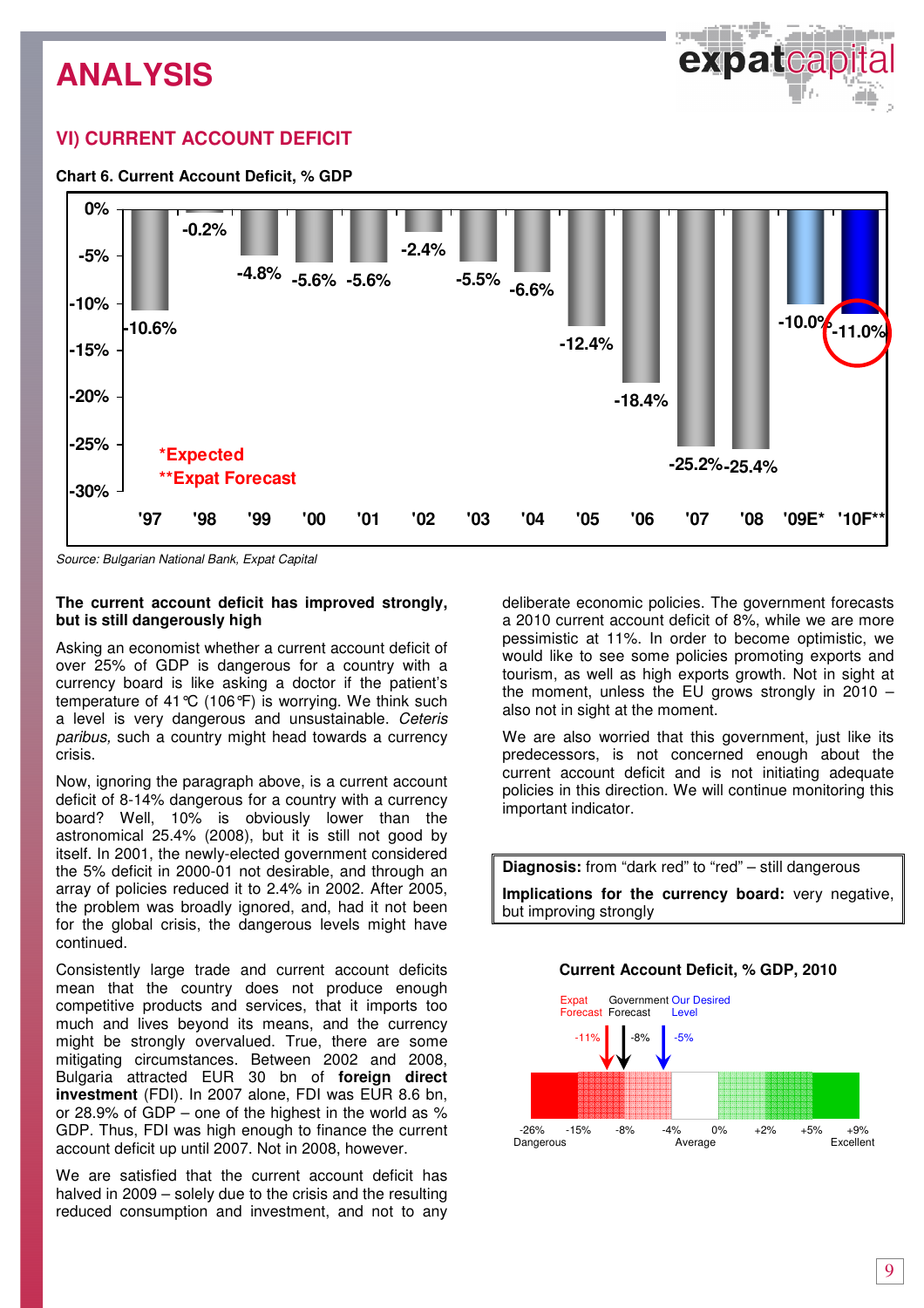# **VII) UNEMPLOYMENT**

## **Chart 7. Unemployment, %, Year-End**



Source: Employment Agency, Expat Capital

### **Unemployment is rising, wages have shown flexibility**

After 8 years of quickly falling unemployment – from 19.3% in Feb 2001 to below 6% in 2008, the crisis has reversed the trend. It is difficult to predict the level of unemployment for the end of 2010. Our current forecast is for 12%, but things might get worse, should the recession continue.

The average monthly salary was increasing by 15-20% per year in the last several years, quickly improving the living standards. This increase has now stopped due to the crisis.

It has been interesting to monitor the behaviour of the labour market in a recession. We believe that the downward rigidity of wages is a major structural problem for an economy. However, salaries in Bulgaria have shown significant flexibility in the last year. Officially, the average nominal salary increased by up to 10% for 2009. However, it is very likely that some of this increase is due to higher salaries being reported, not actually paid. It is well known that not all incomes are reported for tax purposes. Anecdotal evidence suggests that in many companies the salaries have been effectively reduced by 10-20, and on some occasions by up to 50%, primarily through the introduction of mandatory unpaid leaves. In our view, the reduction of salaries helps keep jobs and improve the suffering competitiveness of the economy.

Public sector salaries, as well as the minimum wage, have been frozen since 2008. We consider this a positive reformist measure by both governments, although other countries have even managed to decrease nominal public-sector incomes. As we mentioned in the budget section, pensions in Bulgaria have increased strongly.



### **Unemployment, %, 2010, Year-End**

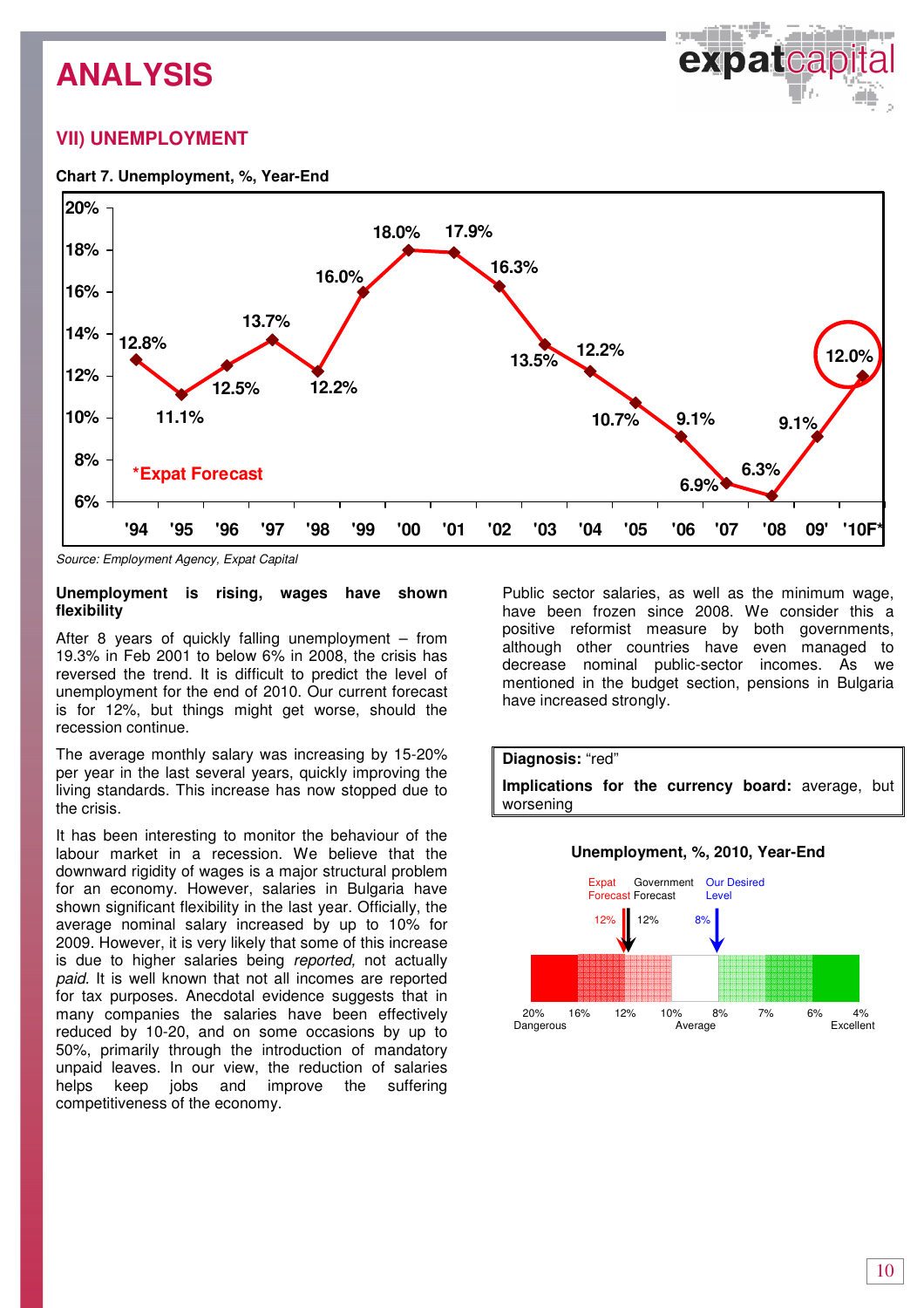# **GUEST COMMENT**





Photo: Indeximoti.bg

The Bulgarian economy has proved to be relatively flexible in times of overwhelming external shocks. Despite its record levels in 2007 and 2008, the current account deficit shrank significantly in 2009. Moreover, imports fell faster than exports; in fact, in November exports grew by modest 3.6% y-o-y. Employment figures also imply remarkable adjustability of the labour market  $-$  the suspected "bubble" sectors are the ones with the highest rate of lay-offs in just 9 months during 2009. All concerns for a massive capital flight from the country have not materialized. The contraction, though severe, still leaves a sizable amount of net positive capital inflows to the economy.

Lachezar Bogdanov was born in Sofia, Bulgaria in 1976. He has a Master's degree from the University of National and World Economy. In 1996, he started to work as a researcher at the Institute for Market Economy in Sofia, a leading NGO and think-tank. Since 1999, he has coordinated business environment and deregulation projects with the Institute.

expatca

He is founder and a board member of the Bulgarian Society for Individual Liberty (2003) and founder of the Bulgarian Economic Association (2003). In 2004, he cofounded the Industry Watch Group – a private economic research and analysis company.

The major fields of his work include tax and fiscal policy analysis, public-private partnerships and privatization, analysis of the real estate market, assessment of macroeconomic risks.

On the domestic side, banks are well capitalized and pose no immediate systemic risk. However, the volume of reported bad loans continues to rise. Losses need to be liquidated fast so that balance sheets are cleared of high debt, and a new phase of capital formation can start. The restructuring of the real sector is inevitable and yet to come in 2010 and 2011; the process will be painful if there is no massive inflow of new foreign capital to finance the purchase of distressed assets.

**LACHEZAR BOGDANOV**  Industry Watch Managing Partner